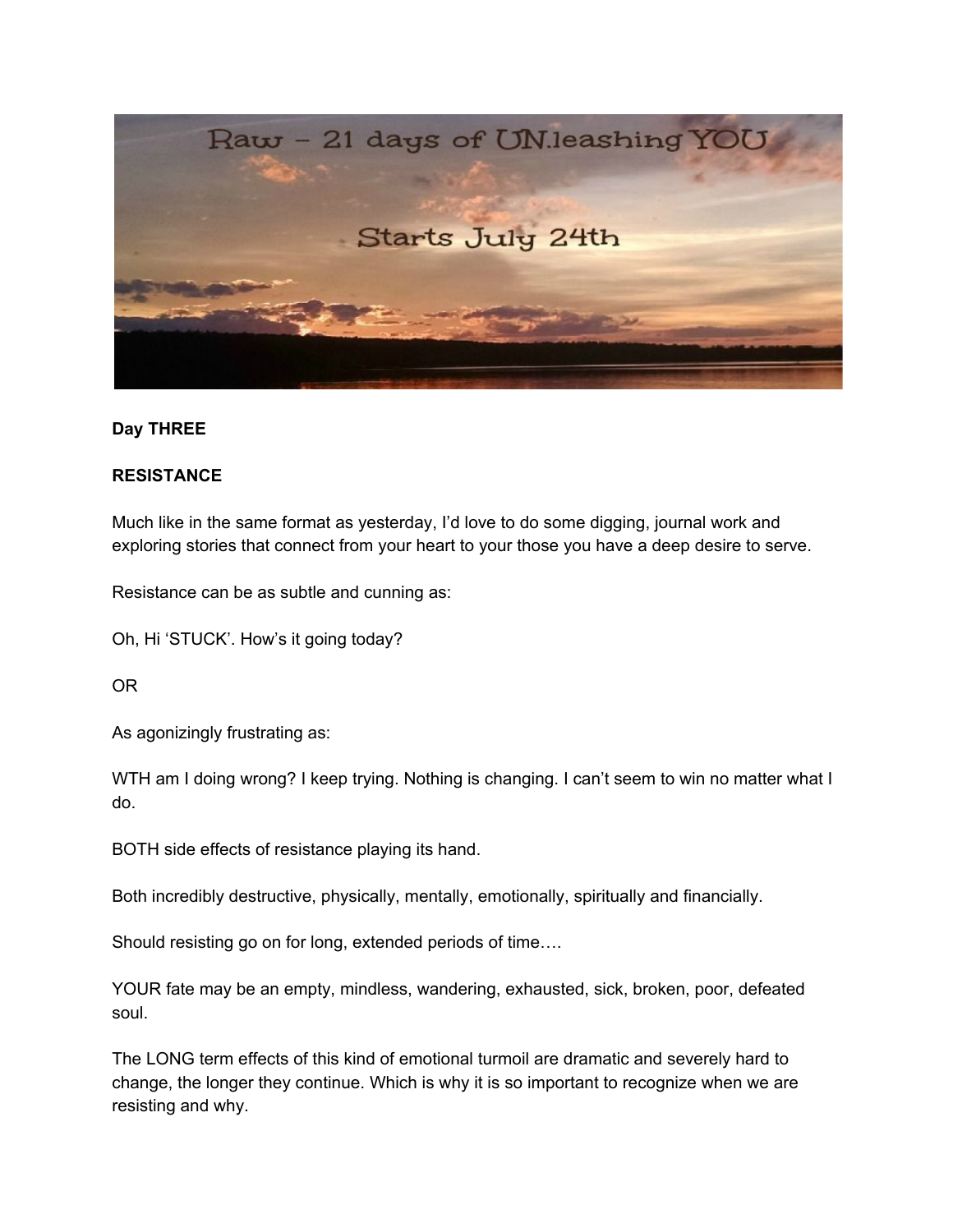Can you reflect back over your timeline of life and see periods/moments/situations that you resisted changing? Are there times when you felt you were swimming against the tides? Chances are in these moments/stories you were resisting - CHANGE Whether it was a small habit you wanted to break. A new routine you thought you wanted to start. A career that no longer held satisfaction but you didn't know what to do next. A relationship that no longer felt right. A nagging in your soul, screaming for something more - but what is that MORE? A book begging to be written. A friendship needing resolve. All moments of resisting what you KNOW deep down in the heart of you.

Looking back over moments when you resisted it's important to feel into the words, emotions, stories and space.

That space is more often than not a similar space that your ideal clients are in right now at this moment. By pulling up these memories, we are empathetic, understanding and gentle as to what they are going through and those words, stories, moments can all be written, recorded, painted, colored, videoed in a way that allows your perfect clients to see that you've been there too and that you have a deep KNOWING for what it takes to get to the other side with LESS pain and quicker than they can do it on their own.

Let's jog our brains. Stories, moments, spaces of resistance.

Journal out any moments of when you felt resistance and how it felt. Use all the words that pour of your soul. Create threads between then and now.

Taking a story that has meaning & feeling to you, craft a message from the core of your heart, to your ideal clients that help them feel who you are, see that you've been there and that you understand what it takes to get to the other side.

Again….

It can be any form of medium that you choose. This isn't a video/audio/live stream course. It's about reaching deep into your heart and finding the most powerful voice you have, crafting messages that speak to the hearts of your tribe and strongly, lovingly spreading your mission far and wide………….

Emotions **Stories** Validation

These are ingredients that have incredible POWER behind them.